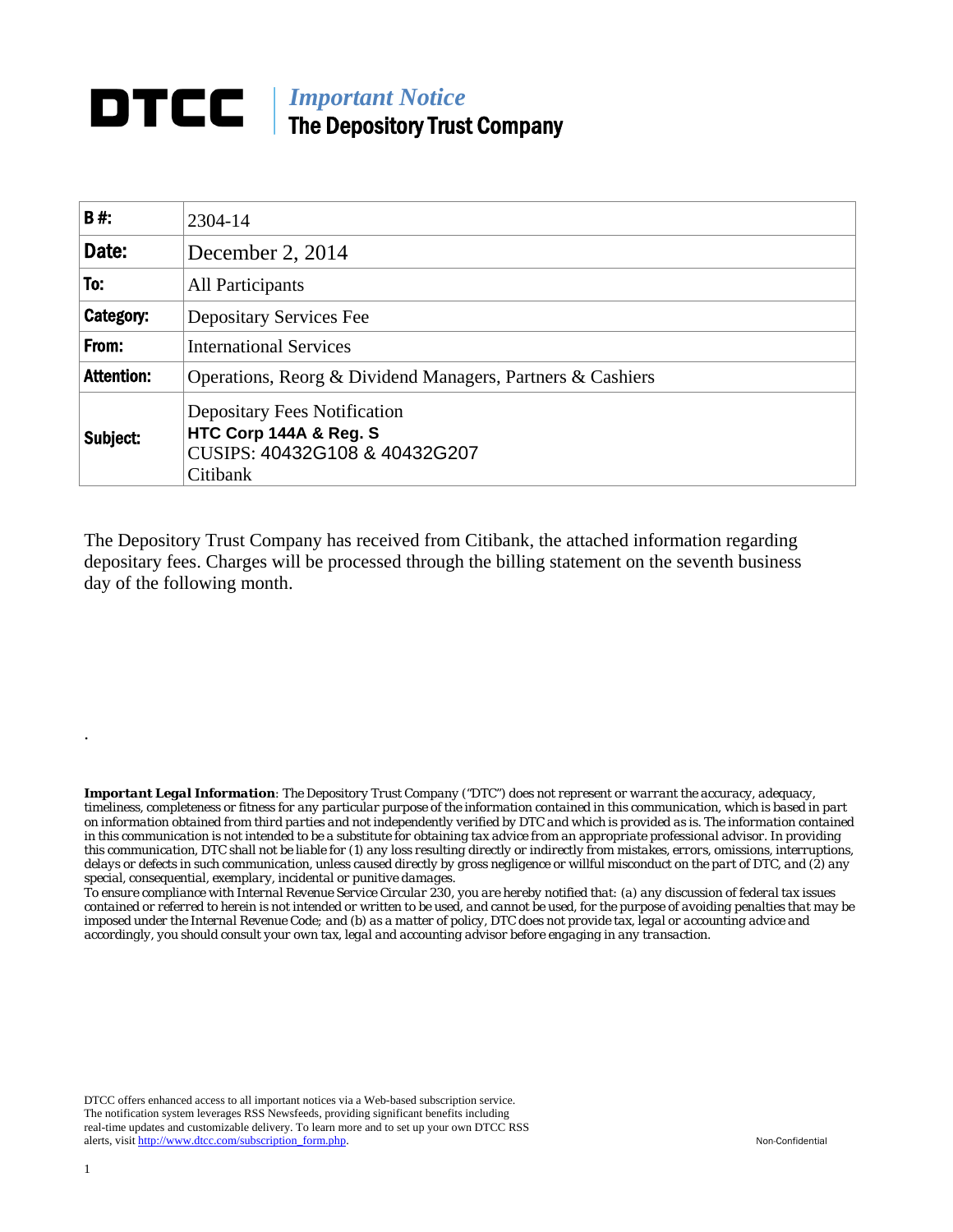

## **DEPOSITARY SERVICE FEE ANNOUNCEMENT**

**To the holders of : HTC CORP - 144A**

**DATE : 11/18/2014 11/18/2014**

**Please be advised of the following Depositary Service Fee ("DSF")**

| <b>DR PROGRAM:</b>       | <b>HTC CORP - 144A</b> |  |  |  |
|--------------------------|------------------------|--|--|--|
| <b>CUSIP:</b>            | 40432G108              |  |  |  |
| ISIN:                    | US40432G1085           |  |  |  |
| <b>COUNTRY:</b>          | <b>TAIWAN</b>          |  |  |  |
| <b>RATIO:</b>            | 4:1                    |  |  |  |
| <b>DSF RECORD DATE:</b>  | 12/31/2014             |  |  |  |
| <b>DSF BILLING DATE:</b> | 1/30/2015              |  |  |  |
| <b>RATE PER DR:</b>      | \$0.02 per GDS held    |  |  |  |

=========================================================================================

Citibank (the "Depositary") hereby represents and warrants to The Depository Trust Company ("DTC") that it may collect and receive, pursuant to the terms and conditions of the Deposit Agreement(s) (the "Agreement(s)"), each dated as of 11/19/2003 by HTC CORP - 144A and the Depositary, a service fee

per share in accordance with the table below (the 'Representation'):

| Depositary DTC # |     | <b>Security Name</b> | CUSIP     | Security<br>$\tau_\mathsf{VDE}$ | Fee  | Record Date | Billing Period |
|------------------|-----|----------------------|-----------|---------------------------------|------|-------------|----------------|
| Citibank         | 953 | HTC CORP - 144A      | 40432G108 | GDR                             | 0.02 | 12/31/2014  | 1/30/2015      |

The Depositary hereby instructs DTC to collect and pass-through such fee(s) to the Depositary (the "Instruction").

Depositary hereby agrees to indemnify and defend DTC and its respective officers, directors, employees, agents and attorneys (the "Indemnitees") against, and hold the Indemnitees harmless from, any and all \*Losses and/or\*\*Legal Actions suffered or incurred by the Indemnitees resulting from, relating to, arising out of, or in connection with the Representation and/or the Instruction.

\*"Losses" means and includes all losses, liabilities, damages, judgments, payments, litigations, costs and expenses (including without limitation any costs of investigation and legal fees and expenses incurred), regardless of whether or not any liability, payment, obligation or judgment is ultimately imposed against the Indemnitees.

\*\*"Legal Action" means and includes any claim, counterclaim, demand, action, suit, arbitration, inquiry, proceeding or investigation before any federal, state or foreign court or other tribunal, or any investigative or regulatory agency or SRO.

**Questions may be directed to : Keith Balwan 973-461-7038 or Mairin Swords 973-461-7037**